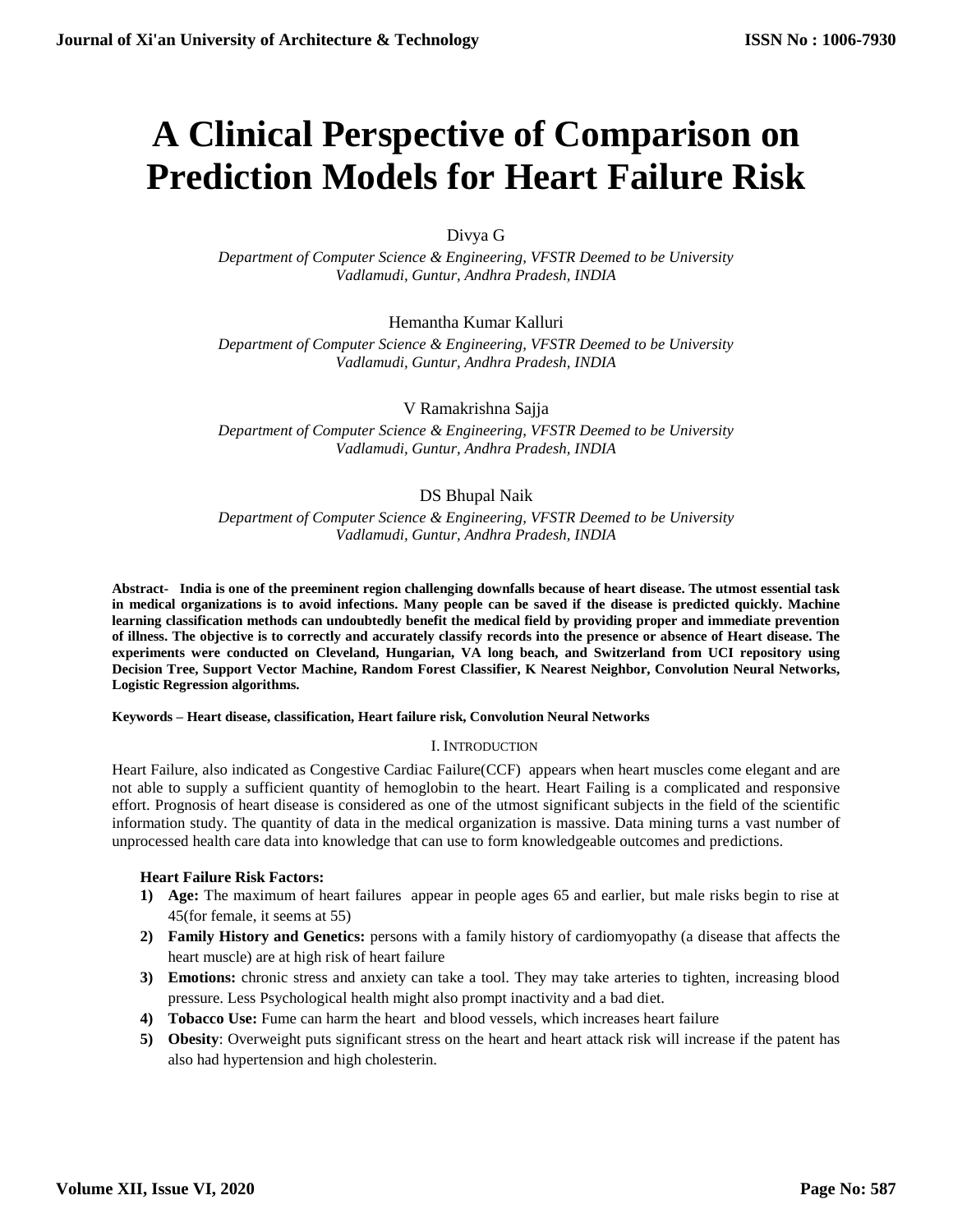A recent study depleted in 2019 by world health organization represents the outcome that 56.9 total deaths appear in the earth all along the duration 2016 is owed to heart disease**.** Heart failure is the most type of coronary disease, killing around 370,000 persons each year. World Health Organization (WHO) recognized the potential of data mining that it can provide to predict the initial phase of coronary disease and can contribute to the exact result of the disease. Data mining is mostly the analysis of information from a massive number of unprocessed data. It is also known as sub-part of data management.

#### **A.Motive**

The primary incitation of this analysis is to give a correct disease diagnosis framework with a shortened feature set. Usually, doctors have to attain more number of tests to analyze an appropriate disease which desires the amount of capital and space. The automated disease prognosis system will predict coronary syndrome with the exact outcome in the area and work reduction.

## **B.Research philanthropy**

Following are the few contributions of the expected analysis

- **Developing previous standard systems**
- **Prognosis of coronary disease**
- **Increase Accuracy**
- **•** Developing performance
- **Developing validity**

#### II. LITERATURE REVIEW

Tiwaskar et al. [1] have proposed character-level convolution neural networks for large scale text classification. The achievement of statistical evaluation, Decision tree classifier, Random Forest classifier, and CNN are compared on a dataset collected from UCI Repository (Cleveland). They examined various efficiency parts, and according to their study, Convolution neural network is giving excellent outcomes as related to other methods.

Liaqat et al. [2] have proposed an automated diagnostic  $\chi^2$  statistical model for features refinement and DNN for classification. The performance of the method was compared with other well-known methods like Adaboost, Decision Tree, Convolution Neural Networks. From their experimental results, they concluded that the determining diagnostic system could increase the amount of decision making during the prognosis process of coronary disease. Sentil et al. [3] have proposed a hybrid random forest with a linear model(HRFLM) for providing enhanced work level with high efficiency through the prediction method for heart disease. The performance of Decision Tree, Naive Bayes, Support Vector Machine, Random Forest, and HRFLM are compared. They proposed HRFLM method gives better accuracy.

Binhua et al. [4] have extensively presented multiple tasks deep and wide neural network (MT-DWNN) applied to the dataset collected from the Chinese PLA General Hospital data. The researchers show that the MT-DWNN achieves better prediction performance on renal dysfunction in Heart Failure patients than conventional models.

Prakash et al. [5] did a study on coronary disease prediction and proposed Optimality Criterion Features selection (OCFS). OCFS is used for the extrapolation and proficiency diagnosis of coronary disease. The researchers used a rough set feature selection on information entropy (RFS-IE). In this study, they compare the OCFS with RFS-IE in terms of computational time, prediction quality, and error rate. The researchers claimed the OCFS technique takes less execution time when compared to other methods.

### **BACKGROUND RELATED WORK:**

The researchers [1-5] using data mining and machining learning techniques [6-10]. These two approaches are fundamental to medical systems. Various supervised learning approaches like Decision tree, k-nearest neighbor, Naive Bayes, Random Forest, and Neural Networks can be used for the prediction of heart disease. Machine learning algorithms can be put profoundly in all fields of medication, from medication disclosure to clinical practices. Machine learning gained popularity in Health care applications after the digitization of medical records in the past few decades. Among different machine learning algorithms heuristic methods, handcrafted feature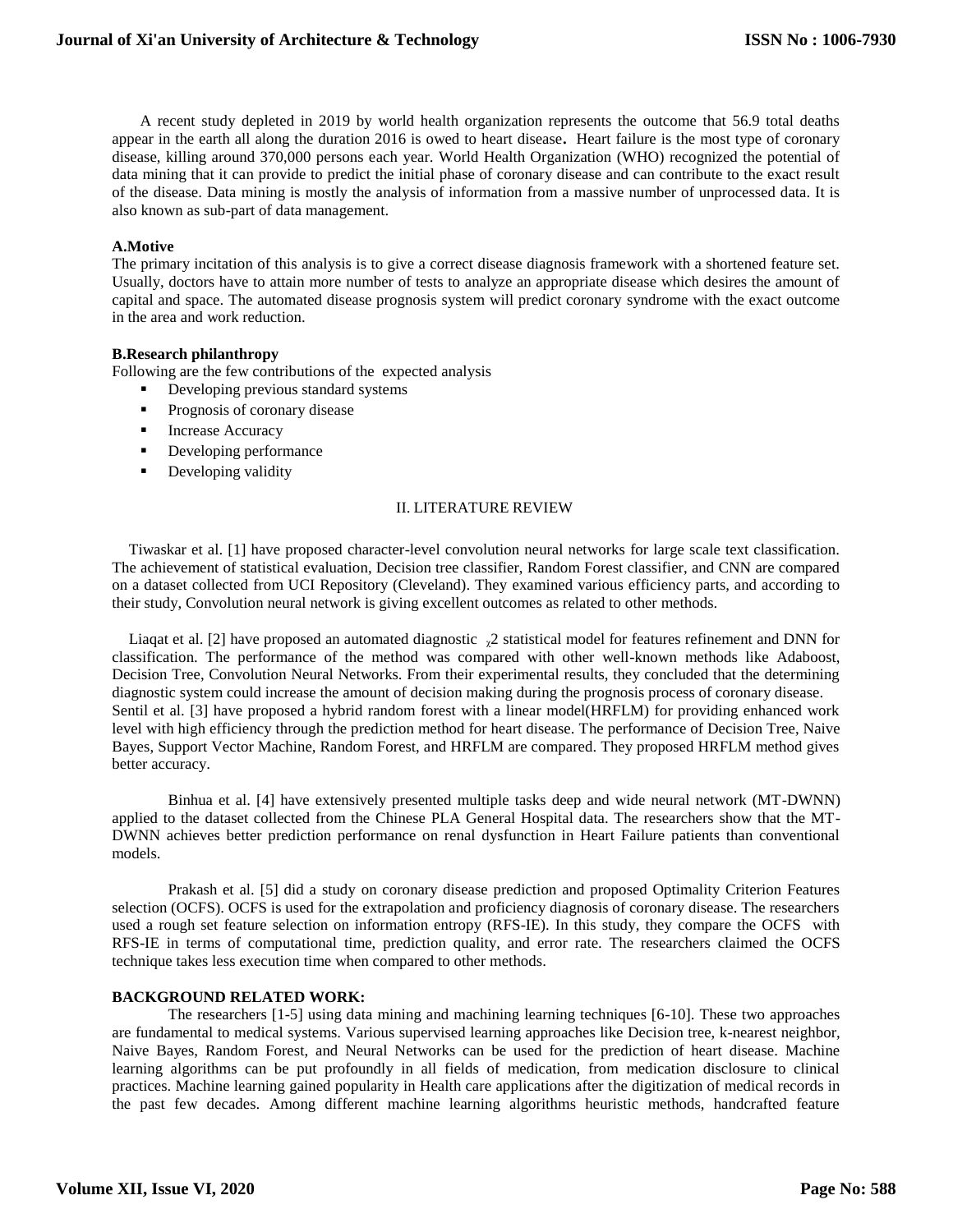extraction techniques supervised learning techniques, namely convolution neural networks widely used in medical analysis

**Machine learning:** Natural language processing is a part of Artificial Intelligence (AI). AI profoundly associates produce methods that can get from involvement. The approach that machine learning methods work is that they identify unknown patterns in data and construct methods. Then, they can produce accurate predictions for new data files that are fully advanced for the methods. This way, the machine come more knowledgeable through learning, so it can analyze patterns that are very hard or inaccessible for peoples to find by themselves. ML algorithms and techniques can operate massive datasets and form decisions and predictions. The simplified machine learning is depicted in Fig1. In this fig, the dataset, which consists of patient-related data, is pre-processed first. The preprocessing part is essential as it removes the data and provides it to be recycled by the ML methods. The method consists of one or more algorithms working together in a hybrid approach. The result of the technique is an output classifier. The classifier receives input data and produces whether the new patient is healthy or unhealthy based on the data.



Figure 1. Simplified Machine Learning Diagram

## III. PROPOSED METHOD

- **1) K-nearest neighbor (KNN):** KNN is a non-periodic technique intended for classification and regression. KNN is also called a lazy algorithm. KNN technique is used for feature similarity to predict the values of any new data points. Euclidean distance is a distance measure that is widely used in KNN.
- **2) Decision Tree:** Decision tree is a classification model, and it must be useful for the two classifications and regression, though it most popularly used for classification.
	- **Decision nodes:** Decision tree we test something the test may have more than one result based on the value of the test either follow the branches. This test is usually done on attributes
	- **Leaf nodes:** This indicates the classification or value of the example
	- **Entropy:** It is estimated to dividing the input into groups consists of equal data containing identical values, and then the parent node is determined placed on the maximum information gain.
	- **Information Gain:** After dividing the dataset based on the entropy change, information gain is estimated. The attribute which produces maximum if it is selected as a parent node.
	- $\bullet$  Entropy > 1, requires splitting
	- $\bullet$  Entropy = 0, indicates a leaf node
- **3) Random Forest:** It is a supervised machine learning technique that constructs multiple decision trees. The random forest includes flexibility and converts high variance to low variance, and it grows decision trees from multiple bootstrapped samples. When training, each tree study from an element of the data points. The samples are substitute known as bootstrapping, which means in a single tree some samples are used various times. Each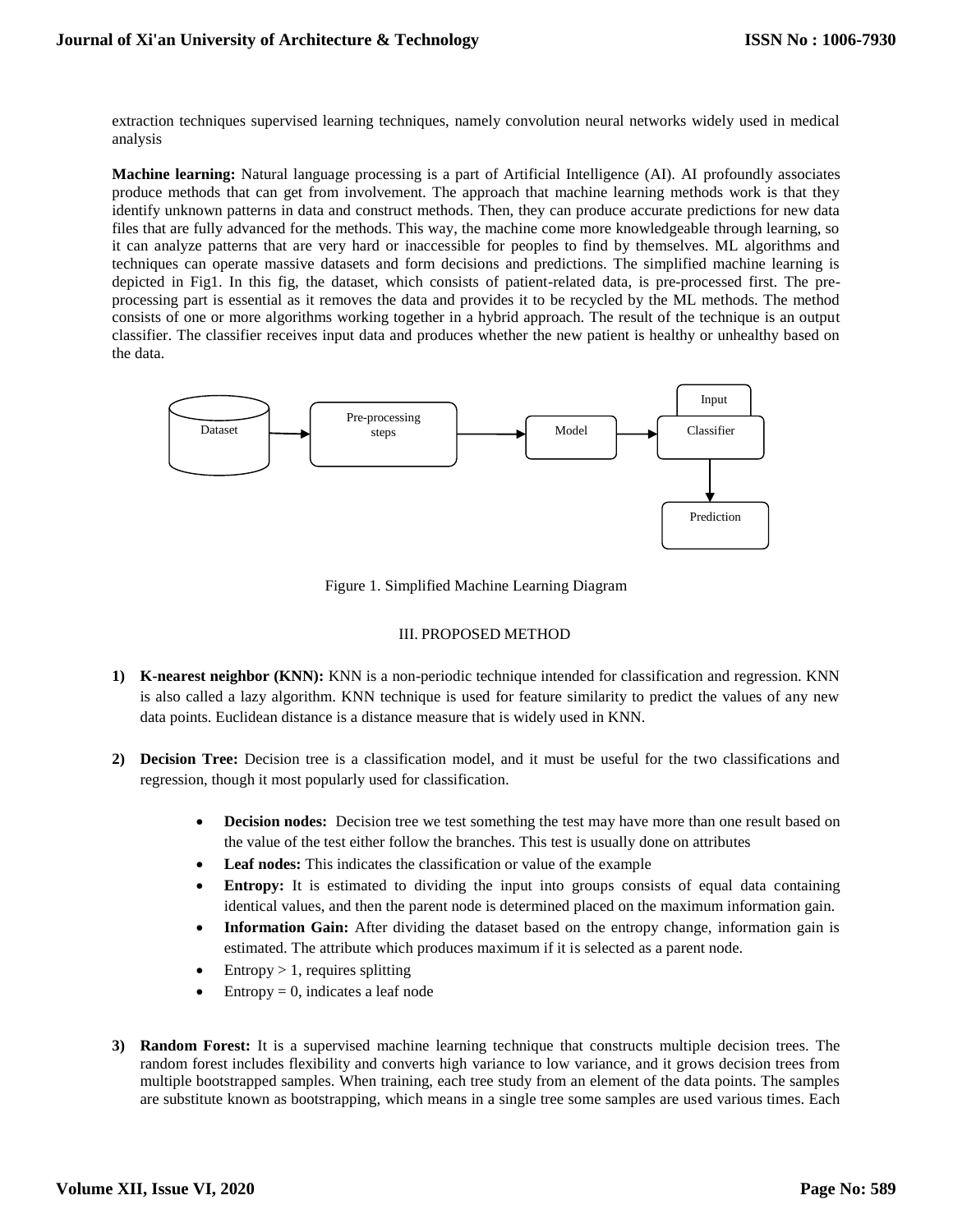decision is found by using a random subset of the training data. First, we select the unplanned elements from an inclined dataset, and the method builds up a decision tree for the whole sample. Formerly it will make the prediction outcome from the decision tree, and next voting will be implemented for every predicted outcome, Finally select the utmost chosen prediction outcome as the conclusion prognosis outcome

- **4) Convolution Neural Networks:** In recent years, CNN enforced different classification work in the part of machine learning, such as text classification, and have been shown to have excellent classification ability. CNN is a kind of neural network, its weights distribution network structure generate it more identical to the biological neural network, decreases the intricacy of the network method, and the number of weights.
	- CNN has three types of layers they are shown below :
		- i. Convolution layer
		- ii. Pooling layer
		- iii. Soft-max layer

In the convolution layer, input data is convolved with various kernels. CNN consistently uses spatial information and produce different component maps. The pooling layer diminishes the size of the feature map by spatial invariance average or highest activity. Both the convolution and pooling layer compose the feature extraction module. Convolution neural network is exploited as feature extraction. In soft-max layer, the soft-max activation function is used to classify the input feature map into class value

**Implementation**: By applying convolution operation to the data, CNN provides a visualization of an individual neuron. The pooling layer is given the output of this layer. In the next layer, in the pooling layer, the combination of neuron outputs is reduced to one single neuron. Hidden and output layers were initialized in completely connected layer data, and a sequential model was developed. There were 13 neurons in the input layer. Input parameters along with weights were provided to the neurons at the input layers, and these layers were trained by changing the Epoch value until the residual error was minimized. The Presence or Absence of Heart Failure Risk has been brought back to the output layer.

- **5) Support Vector Machine:** This method has a useful order precision. It is defined as a low-dimensional vector space that comprises a measurement for each attribute of an object. An SVM[11] plays immediately and can be utilized as a prediction model. In other words, SVM is a model that uses machine learning theory to maximize predictive exactness while manually avoiding over-fit to the data SVM.
- **6) Naive Bayes:** It is a supervised learning method utilized for classification tasks. Hence, it is also known as the Naive Bayes classifier. It uses features to predict the target variable. The key difference is that Naive Bayes considers that features are not dependent on one of each other, and there is no correlation among features. Naive Baye's classifier estimates the probability of a class given a set of feature values. The assumption that all features are independent reach naive Baye's model most quickly related to difficult methods. In a few cases, speed is taken over maximum exactness.

**Scikit-learn Implementation:** I will use one of the available datasets (heart disease) on sci-kit-learn. It is utilized to split the dataset into train and tests with the goal that we would first be able to prepare the model and afterward calculating the performance. Then we load the dataset and separated training and testing are in the ratio 70:30. Next we make a Gaussian Naive Bayes classifier object and fit train information to the classifier.

- **7) Logistic Regression:** It is a machine learning technique, classifying records of a dataset based on the values of input. Logistic regression is basically a supervised classification algorithm.
- **8) Gradient boosting Classifier:** Boosting is a technique of changing weak learners to strong learners. The gradient boosting algorithm can be mostly related by first presenting the AdaBoost algorithm. The AdaBoost starts with a decision tree in which each information is related to an equivalent weight. After classifying the primary node, we increase the weights of that information that is tough to classify and reduced the load for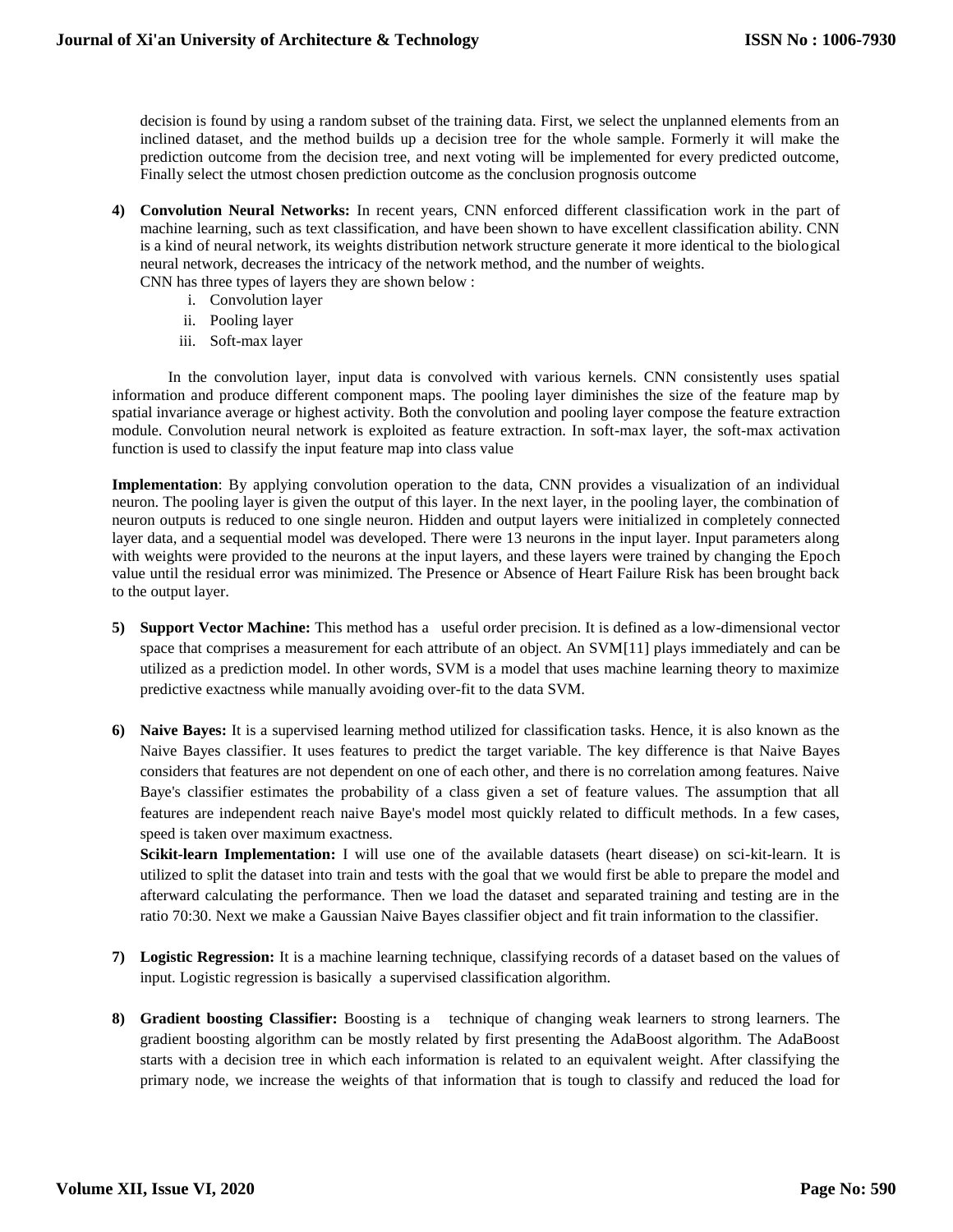those that are simple to classify. The secondary node is therefore grown on this weighted data. Gradient boosting trains several methods in a gradual, addictive, and continuous manner.



**Figure 2. Proposed Architecture**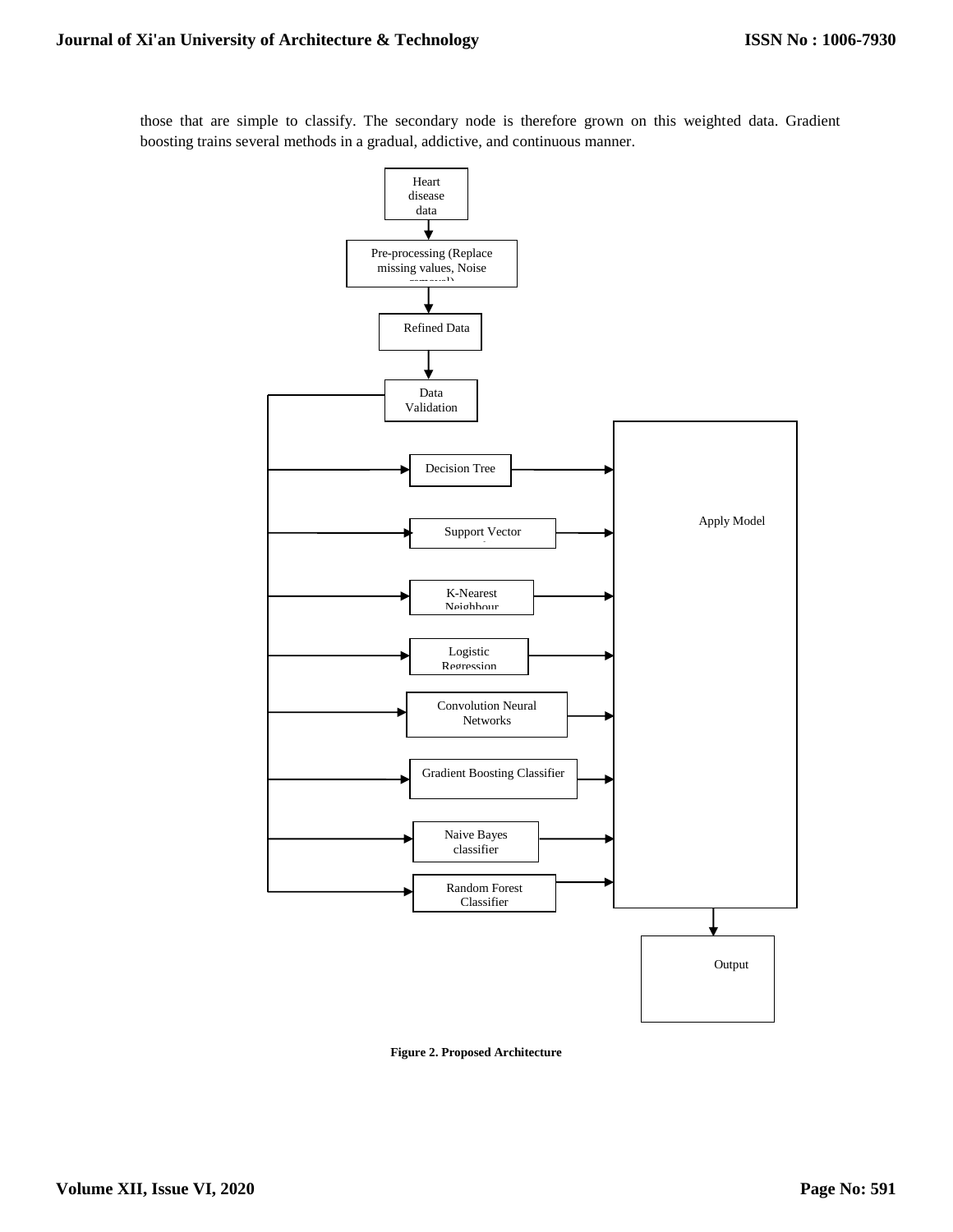#### III. DATASETS & EXPERIMENTAL RESULTS

#### **Dataset:**

In the study, we have used four datasets collected from the UCI repository (Cleveland, Hungarian, VA long beach, and Switzerland ) is used to identify the Heart Failure problem in patients. The Cleveland data set consists of 303 tuples. The Hungarian data set consisting of 294 tuples. The VAlong beach data set consists of 200 tuples. The Switzerland data set consists of 123 tuples. 70% of tuples are used for training, and the remaining 30% of tuples are used for validation.

#### **Experimental Observation:**

In this study, online heart disease datasets such as Cleveland, Switzerland, Hungarian, VA long beach are available on UCI Machine learning Repository used for heart failure risk in patients. First, we load the data and applying data pre-processing steps to the dataset to make data more suitable. Fill in missing values, identify outliers and remove them, and resolve inconsistencies.

Experiments are conducted on the Clevelan data set. Using KNN Classifier produces 87% accuracy. SVM classifier produces 84% accuracy. Decision Tree classifier produces 86% accuracy. Random Forest Classifier produces 86% accuracy. The Convolution Neural Network classifier produces 88% accuracy. Logistic regression produces 88% accuracy. Gradient Boost classifier produces 92% accuracy. Naive Bayes Classifier produces 86% accuracy. The results are given in Table 1.

Experiments are conducted on the Switzerland data set. Using KNN Classifier produces 83% accuracy. SVM classifier produces 81% accuracy. Decision Tree classifier produces 83% accuracy. Random Forest Classifier produces 83% accuracy. The Convolution Neural Network classifier produces 87% accuracy. Logistic regression produces 86% accuracy. Gradient Boost classifier produces 92% accuracy. Naive Bayes Classifier produces 88% accuracy. The results are given in Table 1.

Experiments are conducted on the Hungarian data set. Using KNN Classifier produces 76% accuracy. SVM classifier produces 75% accuracy. Decision Tree classifier produces 77% accuracy. Random Forest Classifier produces 78% accuracy. The Convolution Neural Network classifier produces 88% accuracy. Logistic regression produces 93% accuracy. Gradient Boost classifier produces 91% accuracy. Naive Bayes Classifier produces 86% accuracy. The results are given in Table 1.

Experiments are conducted on the VALong beach dataset. Using KNN Classifier produces 76% accuracy. SVM classifier produces 75% accuracy. Decision Tree classifier produces 73% accuracy. Random Forest Classifier produces 76% accuracy. The Convolution Neural Network classifier produces 77% accuracy. Logistic regression produces 80% accuracy. Gradient Boost classifier produces 91% accuracy. Naive Bayes Classifier produces 86% accuracy. The results are given in Table 1.

| <b>Techniques</b>                   | <b>Clevelan</b><br>dataset | Switzerland<br>dataset | <b>Hungarian</b><br>dataset | VA Long<br>beach<br>dataset |  |
|-------------------------------------|----------------------------|------------------------|-----------------------------|-----------------------------|--|
| <b>KNN</b>                          | 87%                        | 83%                    | 76%                         | 76%                         |  |
| <b>Support Vector Machine</b>       | 84%                        | 81%                    | 75%                         | 75%                         |  |
| <b>Decision Tree</b>                | 86%                        | 83%                    | 77%                         | 73%                         |  |
| <b>Random Forest Classifier</b>     | 86%                        | 83%                    | 78%                         | 76%                         |  |
| <b>CNN</b>                          | 88%                        | 87%                    | 88%                         | 77%                         |  |
| <b>Logistic Regression</b>          | 88%                        | 86%                    | 93%                         | 80%                         |  |
| <b>Gradient boosting classifier</b> | 92%                        | 92%                    | 91%                         | 91%                         |  |
| <b>Naive Bayes classifier</b>       | 86%                        | 88%                    | 86%                         | 86%                         |  |

|  |  |  | Table - 1 Experimental results on Clevelan dataset, Switzerland dataset, Hungarian dataset and VA Long beach dataset |  |  |  |
|--|--|--|----------------------------------------------------------------------------------------------------------------------|--|--|--|
|  |  |  |                                                                                                                      |  |  |  |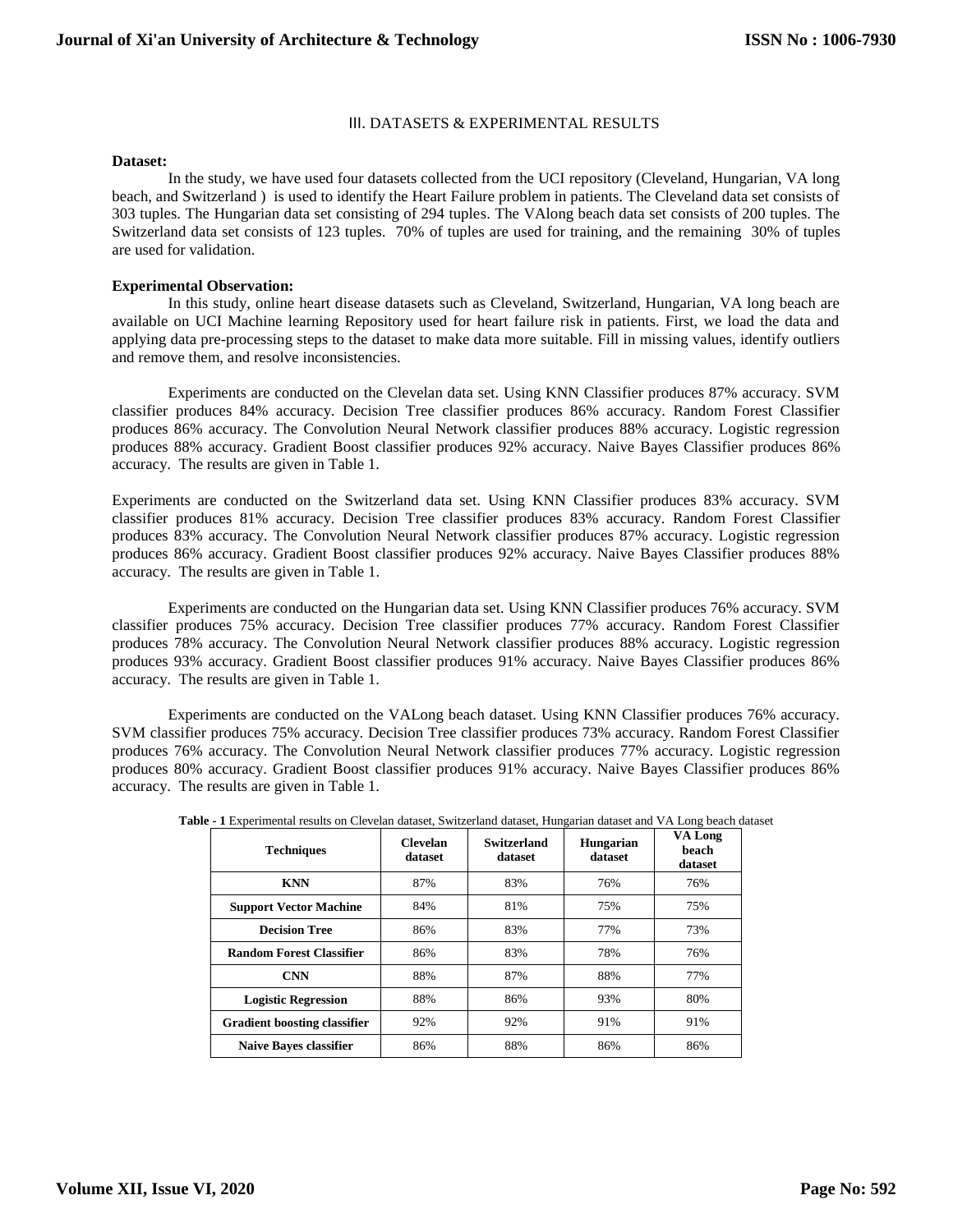

A comparative study has been performed among various classifiers on different datasets. The artifacts are presented in figure 3.

**Figure 3. Comparative study of classifiers on different datasets**

#### IV. CONCLUSION

The cardio disease is accompanied by numerous serious out-comes in particular, consistent hospitalization, increased transience, high monetary loss, and poor quality of life. We provide a comparative study of data mining and machine learning techniques, such as KNN, Support Vector Machine, Decision Tree, Random Forest, Convolution Neural Network, LogisticREgression, Gradient boosting, Naïve Bayes classifiers. Experimental results show that the Gradient boosting classifier is giving the best outcome as compared to other methods.

## **REFERENCES**

- [1] Tiwaskar, Rutuja Gosavi, Riddhima Dubey, Shaila Jadhav, and Komal Iyer "Comparison of Prediction Models for Heart Failure Risk : A Clinical Perspective", Fourth International Conference on Computing Communication Control and Automation (ICCUBEA), 978-1- 5386-5257-2/18/\$31.00 ©2018.IEEE.
- [2] Liaqat ali , atiqur rahman, Aurangzeb khan, mingyi zhou,ashir javeed, and javed ali khan "An Automated Diagnostic System for Heart Disease Prediction Based on \_2 Statistical Model and Optimally Configured Deep Neural Network", Access IEEE, vol. 7, pp. 180235- 180243, 2019
- [3] Senthilkumar mohan, chandrasegar thirumalai,and gautam srivastava," Effective Heart Disease Prediction Using Hybrid Machine Learning Techniques, Access IEEE, pp. 81542-81554, 2019. .Digital Object Identifier 10.1109/ACCESS.2019.2923707,volume7 2019,81543
- [4] Binhua wang , yongyi bai, zhenjie yao, jiangong li, wei dong,yanhui tu, wanguo xue , yaping tian, yifei wang, and kunlun he ," A Multi-Task Neural Network Architecture for Renal Dysfunction Prediction in Heart FailurePatients With Electronic Health Records", in *IEEE Access*, vol. 7, pp. 178392-178400, 2019, doi: 10.1109/ACCESS.2019.2956859.
- [5] Prakash, S., Sangeetha, K. & Ramkumar, N. An optimal criterion feature selection method for prediction and effective analysis of heart disease. Cluster Comput 22, 11957–11963 (2019)[. https://doi.org/10.1007/s10586-017-1530-z](https://doi.org/10.1007/s10586-017-1530-z)